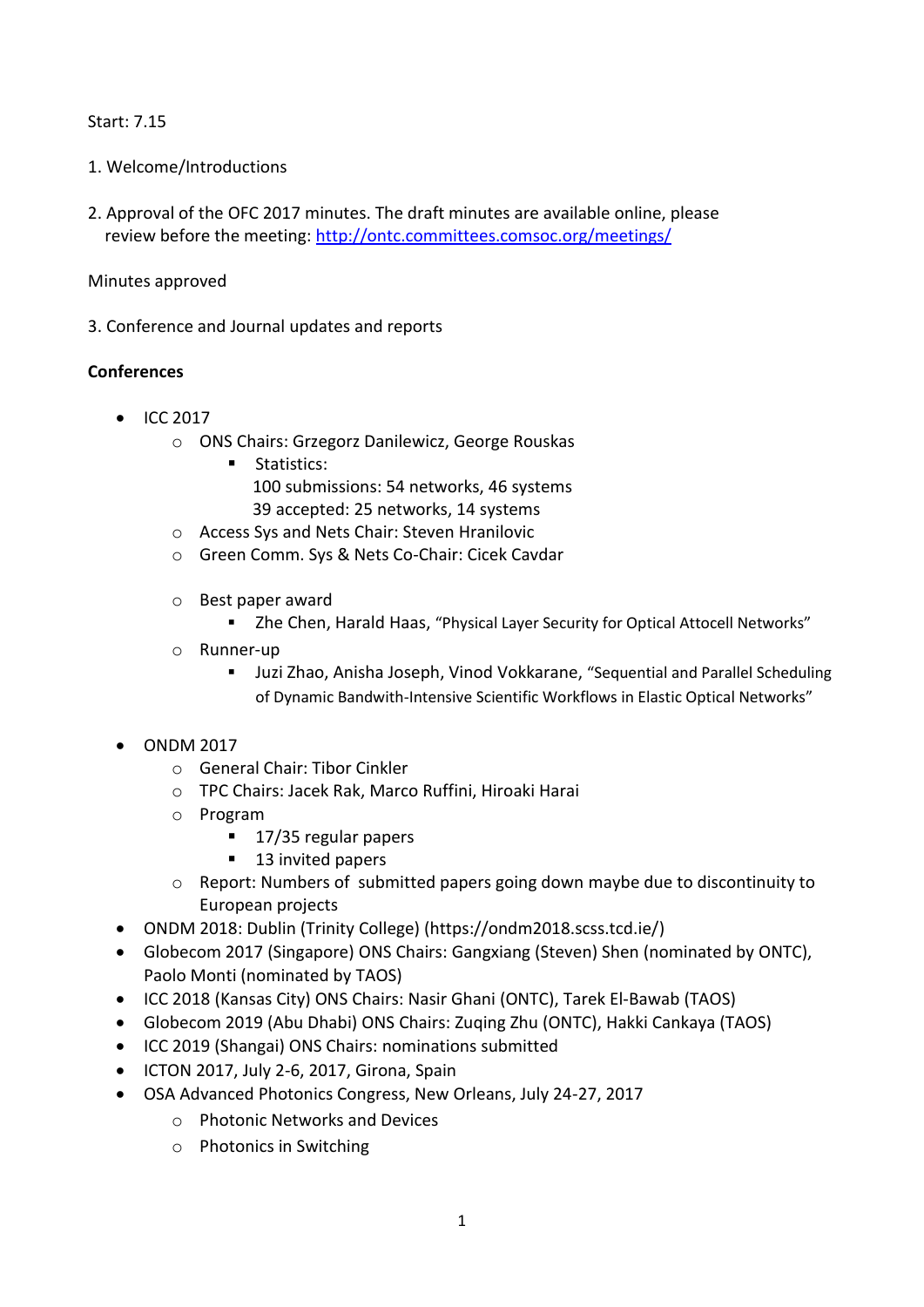- ICEVLC 2018 : 2nd International Conference and Exhibition on Visible Light Communications 2018 [\(http://vlca.net/conference/icevlc2018/\)](http://vlca.net/conference/icevlc2018/), March 16, 2018, Yokohama, Japan
- WS-11: 7th IEEE GLOBECOM Workshop on Optical Wireless Communications (OWC'17) [\(http://globecom2017.ieee-globecom.org/workshop/ws-11-7th-ieee-globecom-workshop](http://globecom2017.ieee-globecom.org/workshop/ws-11-7th-ieee-globecom-workshop-optical-wireless-communications-owc%E2%80%9917)[optical-wireless-communications-owc%E2%80%9917\)](http://globecom2017.ieee-globecom.org/workshop/ws-11-7th-ieee-globecom-workshop-optical-wireless-communications-owc%E2%80%9917)
	- o Co-chairs: Jean Armstrong, Steve Hranilovic, Takaya Yamazato
- IEEE International Conference on Advanced Networks and Telecommunications Systems (IEEE ANTS 2017), 17-20 December 2017 – C. V. Raman College of Engineering, Bhubaneswar, Odisha, India [\(http://ants2017.ieee-comsoc-ants.org/\)](http://ants2017.ieee-comsoc-ants.org/)

## **Journals**

- Elsevier Optical Switching and Networking (OSN) 2016 Fabio Neri Best Paper Award
	- o A. Bononi. P. Serena, A. Morea, G. Picchi, "Regeneration Savings in Flexible Optical Networks with a New Load-Aware Reach Maximization." Vol. 19, pp. 123-134
		- o M. Imran, M. Collier, P. Landais, K, Katrinis, "Performance Evaluation of Hybrid Optical Switch Architecture for Data Center Networks." Vol. 21, pp. 1-15
- OSN Special Issue
	- o "Special Issue on Transport SDN at the Dawn of the 5G Era" [\(https://www.journals.elsevier.com/optical-switching-and-networking/call-for](https://www.journals.elsevier.com/optical-switching-and-networking/call-for-papers/special-issue-on-transport-sdn-at-the-dawn-of-the-5g-era)[papers/special-issue-on-transport-sdn-at-the-dawn-of-the-5g-era\)](https://www.journals.elsevier.com/optical-switching-and-networking/call-for-papers/special-issue-on-transport-sdn-at-the-dawn-of-the-5g-era)
	- o Guest Editors: Prof. Guido Maier (guido.maier@polimi.it); Politecnico di Milano, Milan, Italy, Prof. Martin Reisslein (reisslein@asu.edu), Arizona State University, Tempe, Arizona, USA
- New JOCN Editor in Chief: Prof. Jane Simmons,
	- o For the remainder of 2017, co-EiC with Pat Iannone. Starting in January 2018, sole EiC for JOCN.
- New journal (reported by Nelson F.): IEEE Communications Letters spin-off (Networks Letters) (it will be finalized in 2018, maybe)
- 4. Presentation by Prof. Nicola Sambo

 *Title:* The ORCHESTRA project and related impacts *Abstract:* An overview of the EU H2020 ORCHESTRA project is provided highlighting optimization and OAM procedures. Data, control, and management planes are presented, as well as project impacts on the market.

Call for nominations for ONTC secretary

ONTC Awards

ONS Chairs for future GC/ICC Conference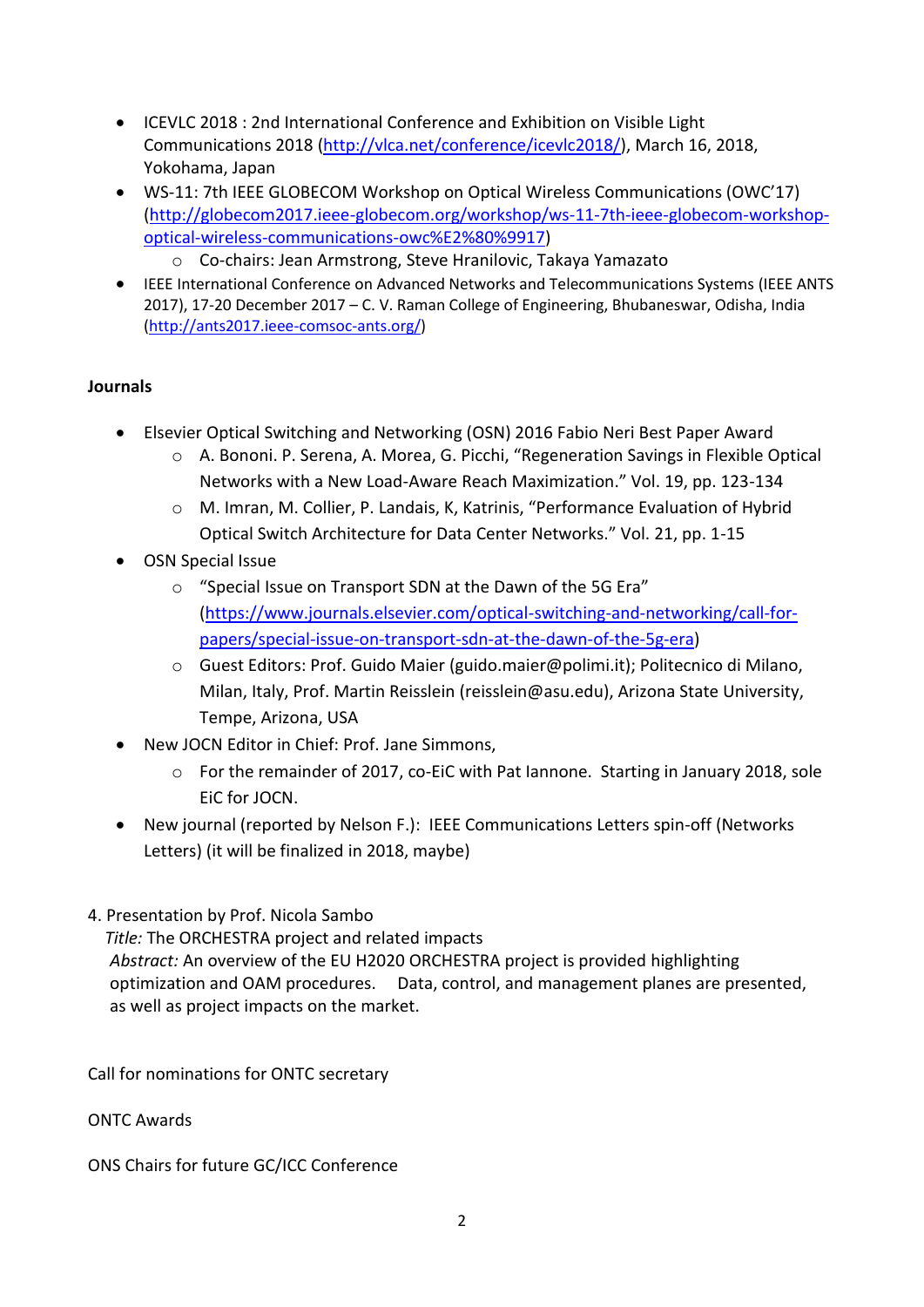Distinguished Lecturers: deadline Sep. 30, 2017

IEEE Fellows: ONTC endorsement (deadline March 1)

Vincent C.: no optics person in the committee -> no optics fellow -> vice chair (non voting member) in the fellow committee -> hopefully some two additional voting memebers in the committee

- 5. Discussion on emerging technologies and research directions
	- Current topic list
		- o SDN and NFV
		- o Spatial Division Multiplexing
		- o Optical Network Architectures for
			- Backhaul
			- Fog Computing and Networking
			- Data Centers
		- o Machine Learning/ Analytics for Optical Networks
		- o Security in Optical Domain/Quantum Cryptography
		- o Optics in 5G
			- **Space Optics**
			- **Beam Forming**
			- Transport and Optical Technologies for MIMO
		- o Technoeconomics (e.g., Small Cell Placement)
		- o Open Standards
			- Routing & Switching Hardware
			- Coherent Transmission

Vincent C.: NSF decided to develop funding for optical wireless communications: July 13-14, 2017. In National academy of Science white paper "National Protection in space and defence" -> Optical communications in space and defense -> unclassified report available

## 6. Other business

- Call for nominations for ONTC secretary (to be elected @ Globecom 2017, Dec-4-8, Singapore)
- ONTC Awards
- ONS Chairs for future GC/ICC Conference
- Distinguished Lecturers: deadline Sep. 30, 2017
- IEEE Fellows: ONTC endorsement (deadline March 1)
	- o Vincent C.: issue of not having an optics member in the committee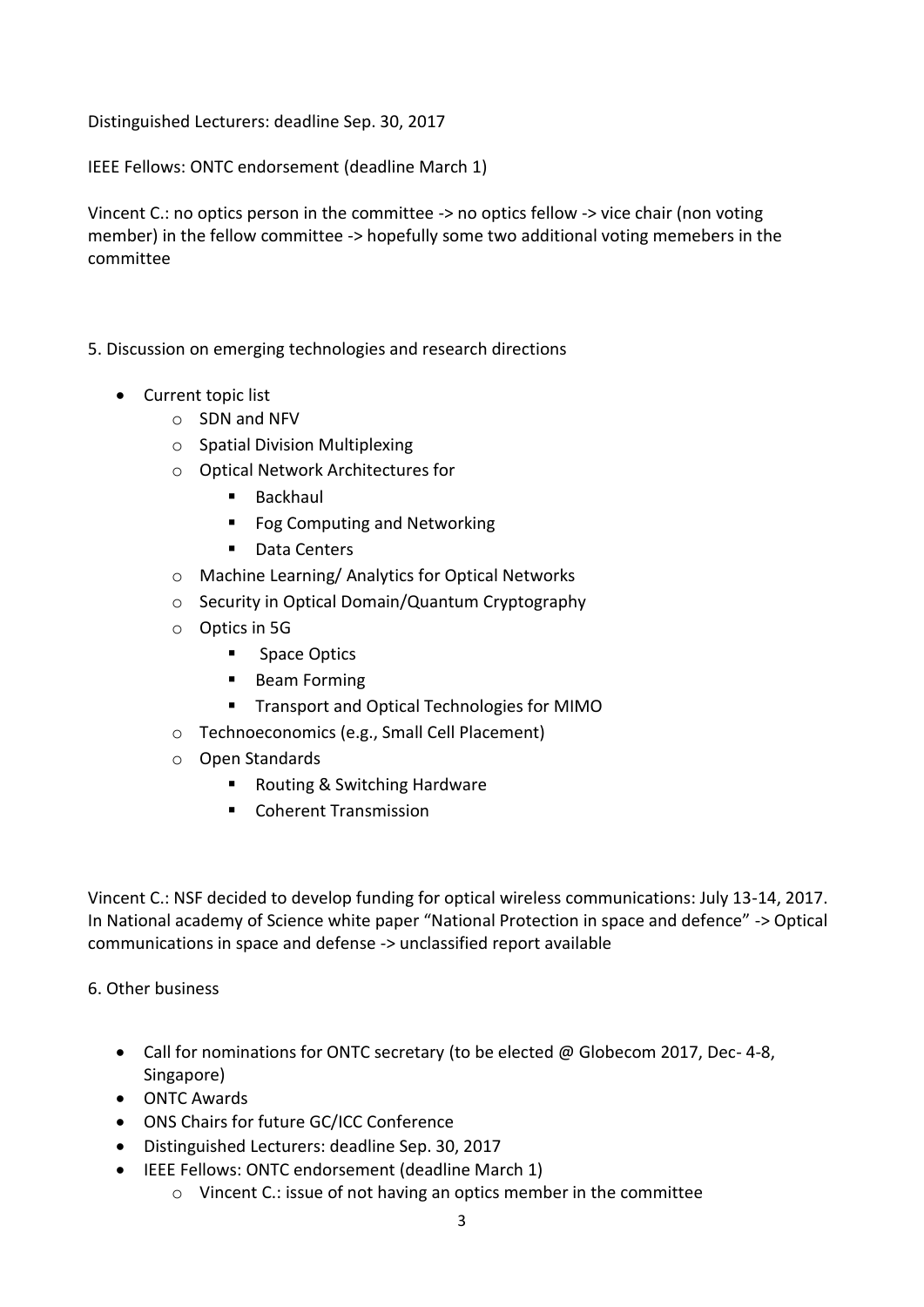# Nelson F.: In Brasil Brasilian Society of Photonics and Optics (maybe it will be sister society of IEEE)

Vincent C.: record profit at OFC 1.1 Million USD (15000 people at OFC 2017)

End: 8.20

Attendance list

| ICC 2017, Paris, France<br><b>ONTC Attendance List</b> |                   |                                      |                                              |  |
|--------------------------------------------------------|-------------------|--------------------------------------|----------------------------------------------|--|
|                                                        |                   |                                      |                                              |  |
|                                                        |                   |                                      |                                              |  |
|                                                        |                   |                                      |                                              |  |
| George                                                 | Rouskas           | rouskas@ncsu.edu                     | North Carolina State University              |  |
| Luca                                                   | Valcarenghi       | l.valcarenghi@sssup.it               | Scuola Superiore Sant'Anna, Pisa             |  |
| Jingxin                                                | Wu                | jingxinwu@gwu.edu                    | George Washington University                 |  |
| Masayuk                                                | Kinoshita         | kinosita@katayama.nuee.nagoya-u.a.jp | Nagoya Univesity<br>Univesity of Science and |  |
| Zuqing                                                 | Zhu               | zqzhu@ieee.org                       | Technology of China                          |  |
| Ahmed                                                  | Kamal             | kamal@iastate.edu                    | Iowa State University                        |  |
| Jaafar                                                 | Elmirghani        | J.m.h.elmirghani@leeds.ac.uk         | University of Leeds                          |  |
| Naoaki                                                 | Yamanaka          | Yamanaka@ics.keio.ac.jp              | Keio univ, Japan                             |  |
| Malathi                                                | Veeraraghava<br>n | Mv5g@virginia.edu                    | University of Virginia                       |  |
| Koji                                                   | Kamakura          | Kama@cs.it-chiba.ac.jp               | Chiba Institute of Technology,<br>Japan      |  |
| Takaya                                                 | Yamazato          | Yamazato@nagoya-u.jp                 | Nagoya University                            |  |
| Nicola                                                 | Sambo             | N.sambo@sssup.it                     | Scuola Superiore Sant'Anna                   |  |
| Vinod                                                  | Vokkarane         | Vinod Vokkarane@uml.edu              | University of Massachusetts<br>Lowell        |  |
| Suresh                                                 | Subramaniam       | Suresh@gwu.edu                       | George Washington University                 |  |
| Guoliang                                               | Xue               | Xue@asu.edu                          | Arizona State University                     |  |
| Vincent                                                | Chan              | Chan@mit.edu                         | <b>MIT</b>                                   |  |
| Pascal                                                 | Lorenz            | Lorenz@ieee.org                      | University of Haute Alsace                   |  |
| Nirwan                                                 | Ansari            | nirwan.ansari@njit.edu               | New Jersey Institute of<br>Technology        |  |